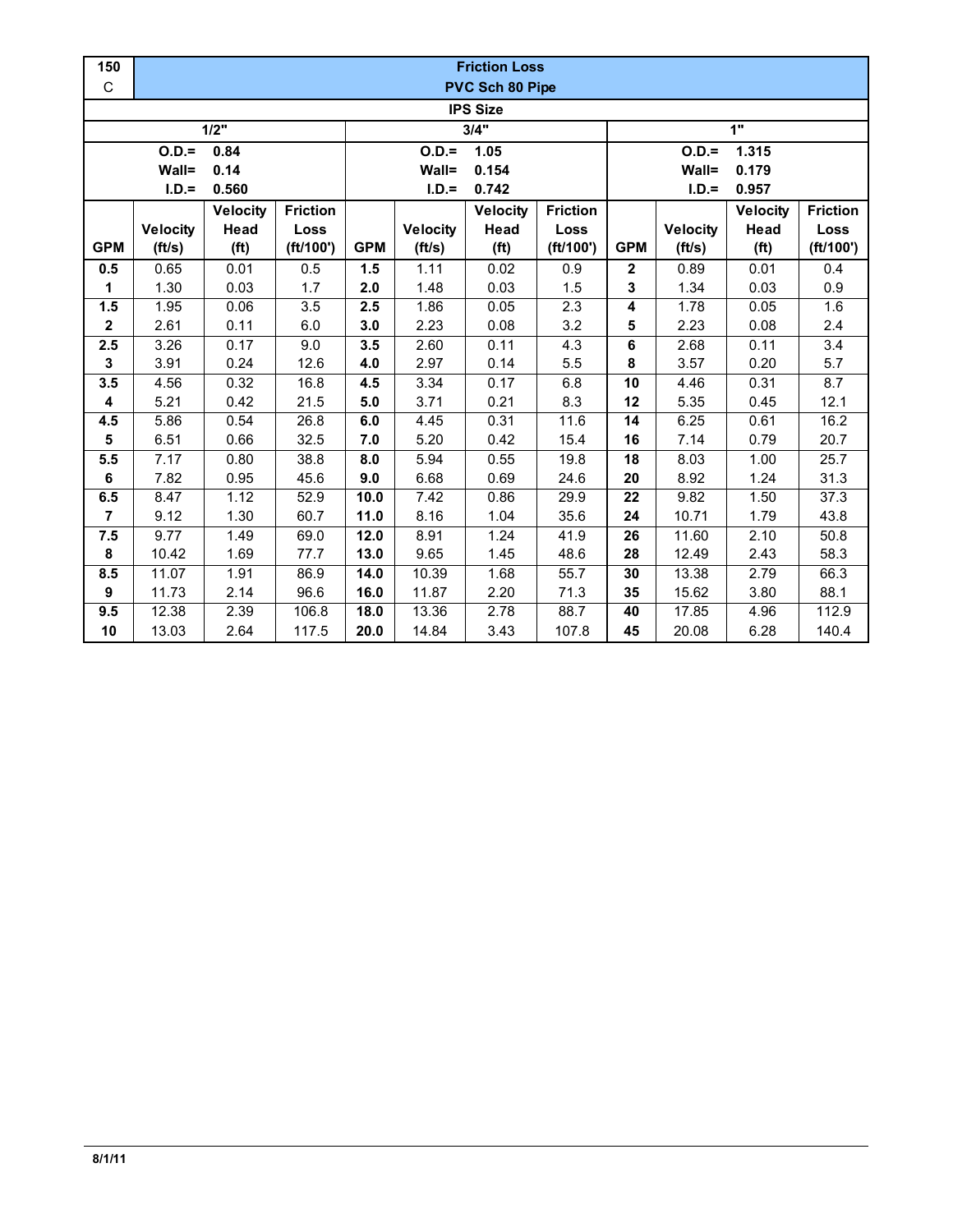| 150             | <b>Friction Loss</b>   |                   |                 |                 |                   |                   |                 |                  |                  |                   |                 |  |
|-----------------|------------------------|-------------------|-----------------|-----------------|-------------------|-------------------|-----------------|------------------|------------------|-------------------|-----------------|--|
| $\mathsf C$     | <b>PVC Sch 80 Pipe</b> |                   |                 |                 |                   |                   |                 |                  |                  |                   |                 |  |
| <b>IPS Size</b> |                        |                   |                 |                 |                   |                   |                 |                  |                  |                   |                 |  |
|                 |                        | $1 - 1/4"$        |                 | $1 - 1/2"$      |                   |                   |                 | $\overline{2}$ " |                  |                   |                 |  |
|                 | $0.D. =$<br>1.660      |                   |                 |                 | $0.D. =$<br>1.900 |                   |                 |                  | $O.D.=$<br>2.375 |                   |                 |  |
|                 | Wall=<br>0.191         |                   |                 |                 | Wall=<br>0.200    |                   |                 |                  | Wall=<br>0.218   |                   |                 |  |
|                 | $I.D.=$                | 1.278             |                 |                 | $I.D.=$           | 1.500             |                 |                  | $I.D.=$<br>1.939 |                   |                 |  |
|                 |                        | Velocity          | <b>Friction</b> |                 |                   | Velocity          | <b>Friction</b> |                  |                  | Velocity          | <b>Friction</b> |  |
|                 | <b>Velocity</b>        | Head              | Loss            |                 | <b>Velocity</b>   | Head              | Loss            |                  | <b>Velocity</b>  | Head              | Loss            |  |
| <b>GPM</b>      | (ft/s)                 | (f <sup>t</sup> ) | (ft/100')       | <b>GPM</b>      | (ft/s)            | (f <sup>t</sup> ) | (ft/100')       | <b>GPM</b>       | (ft/s)           | (f <sup>t</sup> ) | (ft/100')       |  |
| 4.0             | 1.00                   | 0.02              | 0.4             | $\bf 6$         | 1.09              | 0.02              | 0.4             | 10               | 1.09             | 0.02              | 0.3             |  |
| 5.0             | 1.25                   | 0.02              | 0.6             | 8               | 1.45              | 0.03              | 0.6             | 12               | 1.30             | 0.03              | 0.4             |  |
| 6.0             | 1.50                   | 0.04              | 0.8             | 10              | 1.82              | 0.05              | $1.0$           | 14               | 1.52             | 0.04              | 0.5             |  |
| 7.0             | 1.75                   | 0.05              | 1.1             | 12              | 2.18              | 0.07              | 1.4             | 16               | 1.74             | 0.05              | 0.7             |  |
| 8.0             | 2.00                   | 0.06              | 1.4             | 14              | 2.54              | 0.10              | 1.8             | 18               | 1.96             | 0.06              | 0.8             |  |
| 10.0            | 2.50                   | 0.10              | 2.1             | 16              | 2.91              | 0.13              | 2.3             | 20               | 2.17             | 0.07              | 1.0             |  |
| $12.0$          | 3.00                   | 0.14              | 3.0             | 18              | 3.27              | 0.17              | 2.9             | 22               | 2.39             | 0.09              | 1.2             |  |
| 14.0            | 3.50                   | 0.19              | 4.0             | 20              | 3.63              | 0.21              | 3.5             | 24               | 2.61             | 0.11              | 1.4             |  |
| 16.0            | 4.00                   | 0.25              | 5.1             | 22              | 4.00              | 0.25              | 4.2             | 26               | 2.83             | 0.12              | 1.6             |  |
| 18.0            | 4.50                   | 0.32              | 6.3             | 24              | 4.36              | 0.30              | 4.9             | 28               | 3.04             | 0.14              | 1.9             |  |
| 20.0            | 5.00                   | 0.39              | 7.7             | 26              | 4.72              | 0.35              | 5.7             | 30               | 3.26             | 0.17              | 2.1             |  |
| 25.0            | 6.25                   | 0.61              | 11.6            | 28              | 5.08              | 0.40              | 6.5             | 35               | 3.80             | 0.23              | 2.8             |  |
| 30.0            | 7.51                   | 0.88              | 16.2            | 30              | 5.45              | 0.46              | 7.4             | 40               | 4.35             | 0.29              | 3.6             |  |
| 35.0            | 8.76                   | 1.19              | 21.6            | 32              | 5.81              | 0.53              | 8.4             | 45               | 4.89             | 0.37              | 4.5             |  |
| 40.0            | 10.01                  | 1.56              | 27.6            | 34              | 6.17              | 0.59              | 9.4             | 50               | 5.43             | 0.46              | 5.5             |  |
| 50.0            | 12.5                   | 2.44              | 41.8            | 36              | 6.54              | 0.67              | 10.4            | 55               | 5.98             | 0.56              | 6.6             |  |
| 60.0            | 15.0                   | 3.51              | 58.6            | 38              | 6.90              | 0.74              | 11.5            | 60               | 6.52             | 0.66              | 7.7             |  |
| 70.0            | 17.5                   | 4.78              | 77.9            | 40              | 7.26              | 0.82              | 12.7            | 65               | 7.06             | 0.78              | 8.9             |  |
| 80.0            | 20.0                   | 6.24              | 99.8            | 42              | 7.63              | 0.91              | 13.9            | ${\bf 70}$       | 7.61             | 0.90              | 10.2            |  |
| 90.0            | 22.5                   | 7.90              | 124.1           | 44              | 7.99              | 0.99              | 15.1            | 75               | 8.15             | 1.03              | 11.6            |  |
|                 |                        |                   |                 | 46              | 8.35              | 1.09              | 16.4            | 80               | 8.69             | 1.18              | 13.1            |  |
|                 |                        |                   |                 | 48              | 8.72              | 1.18              | 17.8            | 85               | 9.24             | 1.33              | 14.7            |  |
|                 |                        |                   |                 | 50              | 9.08              | 1.28              | 19.2            | 90               | 9.78             | 1.49              | 16.3            |  |
|                 |                        |                   |                 | 55              | 9.99              | 1.55              | 22.9            | 95               | 10.32            | 1.66              | 18.0            |  |
|                 |                        |                   |                 | 60              | 10.90             | 1.85              | 26.9            | 100              | 10.87            | 1.84              | 19.8            |  |
|                 |                        |                   |                 | 65              | 11.8              | 2.17              | 31.2            | 110              | 12.0             | 2.23              | 23.7            |  |
|                 |                        |                   |                 | $70$<br>75      | 12.7<br>13.6      | 2.52<br>2.89      | 35.7<br>40.6    | 120<br>130       | 13.0<br>14.1     | 2.65              | 27.8<br>32.3    |  |
|                 |                        |                   |                 | $\overline{80}$ | 14.5              | 3.29              | 45.8            | 140              | 15.2             | 3.11<br>3.61      | 37.0            |  |
|                 |                        |                   |                 | 85              | 15.4              | 3.71              | 51.2            | 150              | 16.3             | 4.14              | 42.0            |  |
|                 |                        |                   |                 |                 |                   |                   |                 |                  |                  |                   |                 |  |
|                 |                        |                   |                 | 90              | 16.3              | 4.16              | 56.9            |                  |                  |                   |                 |  |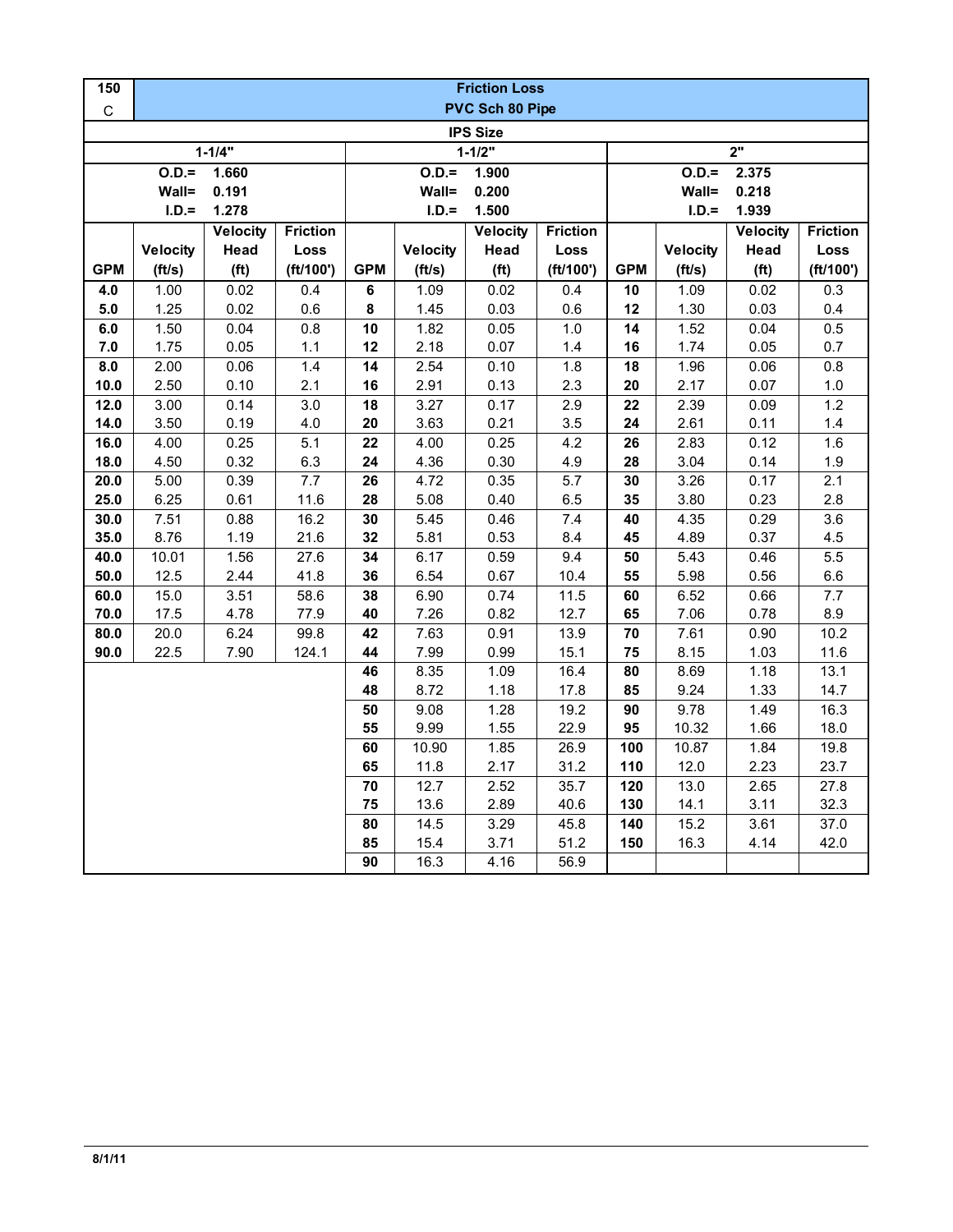| 150         | <b>Friction Loss</b> |                   |                 |            |                 |                   |                 |                |                 |                   |                 |  |  |
|-------------|----------------------|-------------------|-----------------|------------|-----------------|-------------------|-----------------|----------------|-----------------|-------------------|-----------------|--|--|
| $\mathsf C$ | PVC Sch 80 Pipe      |                   |                 |            |                 |                   |                 |                |                 |                   |                 |  |  |
|             | <b>IPS Size</b>      |                   |                 |            |                 |                   |                 |                |                 |                   |                 |  |  |
|             |                      | $2 - 1/2"$        |                 |            | 3"              |                   |                 |                | 4"              |                   |                 |  |  |
|             | $O.D.=$<br>2.875     |                   |                 |            | $O.D.=$         | 3.500             |                 | $O.D.=$<br>4.5 |                 |                   |                 |  |  |
|             | Wall=                | 0.276             |                 |            | Wall=           | 0.300             |                 |                | Wall=           | 0.237             |                 |  |  |
|             | $I.D.=$              | 2.323             |                 |            | $I.D.=$         | 2.900             |                 |                | $I.D.=$         | 4.026             |                 |  |  |
|             |                      | <b>Velocity</b>   | <b>Friction</b> |            |                 | <b>Velocity</b>   | <b>Friction</b> |                |                 | <b>Velocity</b>   | <b>Friction</b> |  |  |
|             | <b>Velocity</b>      | Head              | Loss            |            | <b>Velocity</b> | Head              | Loss            |                | <b>Velocity</b> | Head              | Loss            |  |  |
| <b>GPM</b>  | (ft/s)               | (f <sup>t</sup> ) | (ft/100')       | <b>GPM</b> | (ft/s)          | (f <sup>t</sup> ) | (ft/100')       | <b>GPM</b>     | (ft/s)          | (f <sup>t</sup> ) | (ft/100')       |  |  |
| 20          | 1.51                 | 0.04              | 0.4             | 30         | 1.46            | 0.03              | 0.30            | 60             | 1.51            | 0.04              | 0.2             |  |  |
| 25          | 1.89                 | 0.06              | 0.6             | 35         | 1.70            | 0.05              | 0.40            | 80             | 2.02            | 0.06              | 0.4             |  |  |
| 30          | 2.27                 | 0.08              | 0.9             | 40         | 1.94            | 0.06              | 0.51            | 100            | 2.52            | 0.10              | 0.6             |  |  |
| 35          | 2.65                 | 0.11              | 1.2             | 45         | 2.19            | 0.07              | 0.64            | 120            | 3.03            | 0.14              | 0.8             |  |  |
| 40          | 3.03                 | 0.14              | 1.5             | 50         | 2.43            | 0.09              | 0.78            | 140            | 3.53            | 0.19              | $1.1$           |  |  |
| 45          | 3.41                 | 0.18              | 1.9             | 60         | 2.92            | 0.13              | 1.09            | 160            | 4.03            | 0.25              | 1.4             |  |  |
| 50          | 3.79                 | 0.22              | 2.3             | 70         | 3.40            | 0.18              | 1.45            | 180            | 4.54            | 0.32              | 1.7             |  |  |
| 55          | 4.16                 | 0.27              | 2.7             | 80         | 3.89            | 0.24              | 1.85            | 200            | 5.04            | 0.40              | 2.0             |  |  |
| 60          | 4.54                 | 0.32              | 3.2             | 90         | 4.37            | 0.30              | 2.30            | 220            | 5.55            | 0.48              | 2.4             |  |  |
| 65          | 4.92                 | 0.38              | 3.7             | 100        | 4.86            | 0.37              | 2.80            | 240            | 6.05            | 0.57              | 2.9             |  |  |
| 70          | 5.30                 | 0.44              | 4.3             | 120        | 5.83            | 0.53              | 3.92            | 260            | 6.55            | 0.67              | 3.3             |  |  |
| 75          | 5.68                 | 0.50              | 4.8             | 140        | 6.80            | 0.72              | 5.22            | 280            | 7.06            | 0.78              | 3.8             |  |  |
| 80          | 6.06                 | 0.57              | 5.4             | 160        | 7.77            | 0.94              | 6.7             | 300            | 7.56            | 0.89              | 4.3             |  |  |
| 85          | 6.44                 | 0.65              | 6.1             | 180        | 8.75            | 1.19              | 8.3             | 320            | 8.07            | 1.01              | 4.9             |  |  |
| 90          | 6.81                 | 0.72              | 6.8             | 200        | 9.72            | 1.47              | 10.1            | 340            | 8.57            | 1.14              | $5.5\,$         |  |  |
| 95          | 7.2                  | 0.81              | $7.5\,$         | 220        | 10.69           | 1.78              | 12.1            | 360            | 9.08            | 1.28              | 6.1             |  |  |
| 100         | 7.6                  | 0.89              | 8.2             | 240        | 11.66           | 2.12              | 14.2            | 380            | 9.58            | 1.43              | 6.7             |  |  |
| 110         | 8.3                  | 1.08              | 9.8             | 260        | 12.63           | 2.49              | 16.4            | 400            | 10.1            | 1.58              | $7.4$           |  |  |
| 120         | 9.1                  | 1.29              | 11.5            | 280        | 13.60           | 2.88              | 18.8            | 420            | 10.6            | 1.75              | 8.1             |  |  |
| 130         | 9.8                  | 1.51              | 13.4            | 300        | 14.58           | 3.31              | 21.4            | 460            | 11.6            | 2.09              | 9.6             |  |  |
| 140         | 10.6                 | 1.75              | 15.4            | 320        | 15.55           | 3.77              | 24.1            | 500            | 12.6            | 2.47              | 11.2            |  |  |
| 160         | 12.1                 | 2.29              | 19.7            | 340        | 16.52           | 4.25              | 27.0            | 550            | 13.9            | 2.99              | 13.3            |  |  |
| 180         | 13.6                 | 2.89              | 24.5            | 360        | 17.49           | 4.77              | 30.0            | 600            | 15.1            | 3.56              | 15.7            |  |  |
| 200         | 15.1                 | 3.57              | 29.7            | 380        | 18.46           | 5.31              | 33.2            | 650            | 16.4            | 4.18              | 18.2            |  |  |
| 220         | 16.7                 | 4.32              | 35.5            | 400        | 19.43           | 5.88              | 36.5            | 700            | 17.6            | 4.85              | 20.8            |  |  |
| 240         | 18.2                 | 5.14              | 41.7            | 420        | 20.4            | 6.49              | 39.9            | 750            | 18.9            | 5.57              | 23.7            |  |  |